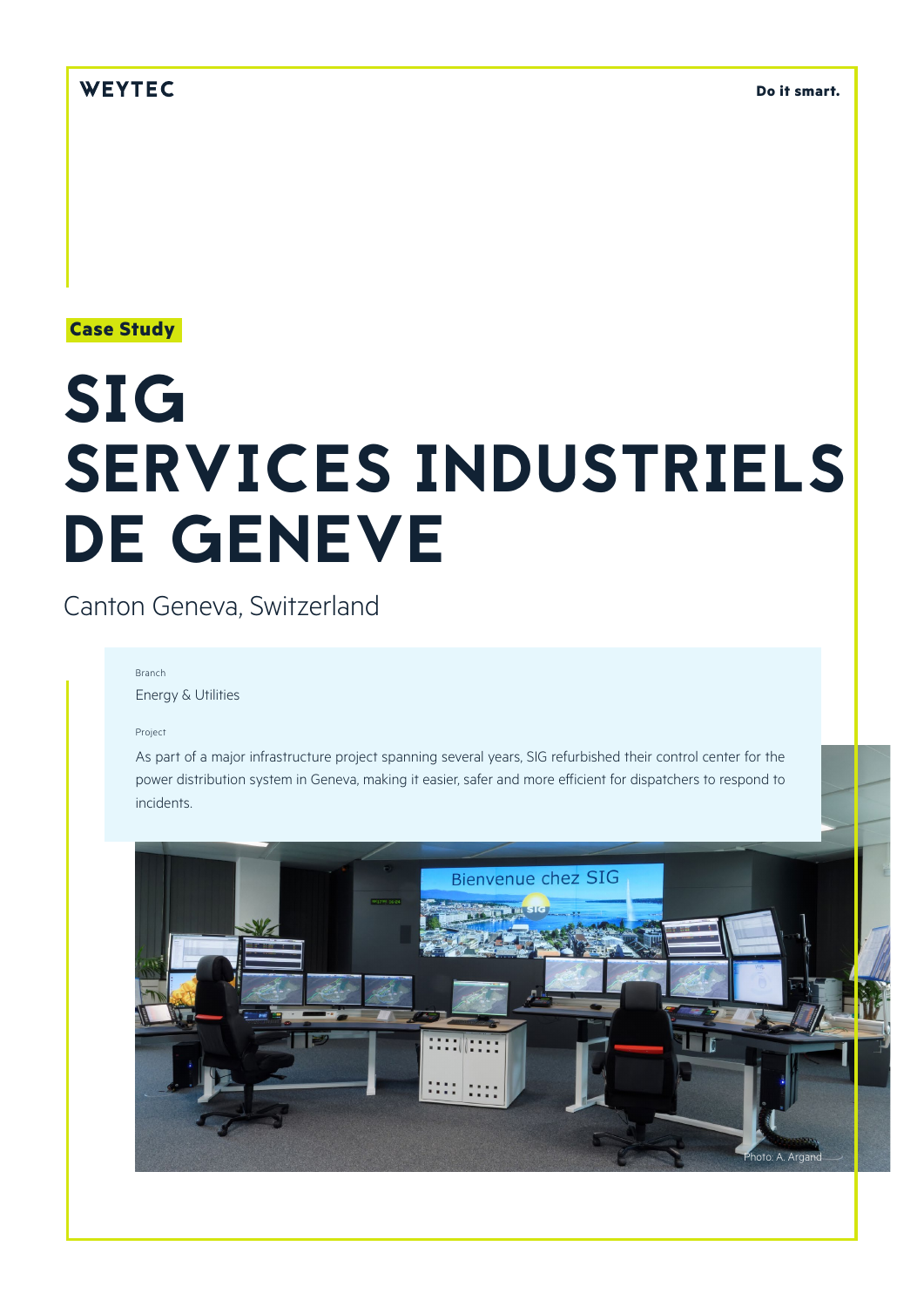# **Client**

SIG is a Swiss public infrastructure company established in 1896. Majority-owned by the Canton and City of Geneva, its revenues exceed CHF 1 billion per year. SIG serves 265,000 clients providing drinking water, gas, electricity and thermal energy, and managing wastewater and waste recycling. SIG also offers energy and telecommunications services. All SIG activities seek to promote smarter energy consumption within a framework of sustainable development.

#### **Background**

SIG maintains multiple control rooms in the Geneva area, including one which is used to manage the power distribution network on a 24/7 basis. Here, operators monitor and maneuver the distribution grids, control city lighting, monitor security for personnel and facilities and respond to client calls outside of business hours.



Large screen display consisting of rear projection cubes for continuous use. In the foreground the multifunctional keyboard WEYTEC smartTOUCH

When the SCADA system for prcess management needed to be renewed and an aging plasma video wall was suffering from the so-called "burn-in effect", SIG decided to modernize the entire control room and create a more ergonomic office environment for their dispatchers.

## **Challenge**

This SIG control room manages the energy distribution network for a quarter of a million customers consuming over 2,800,000 GW/h per year. When a power failure occurs, the center can be flooded with alarms and incoming calls. The dispatcher's job is to avoid and/or minimize interruption of power, analyze and localize problems, dispatch construction and maintenance teams, communicate with the customers and most importantly, keep a cool head and avoid all mistakes that could negatively impact an outage.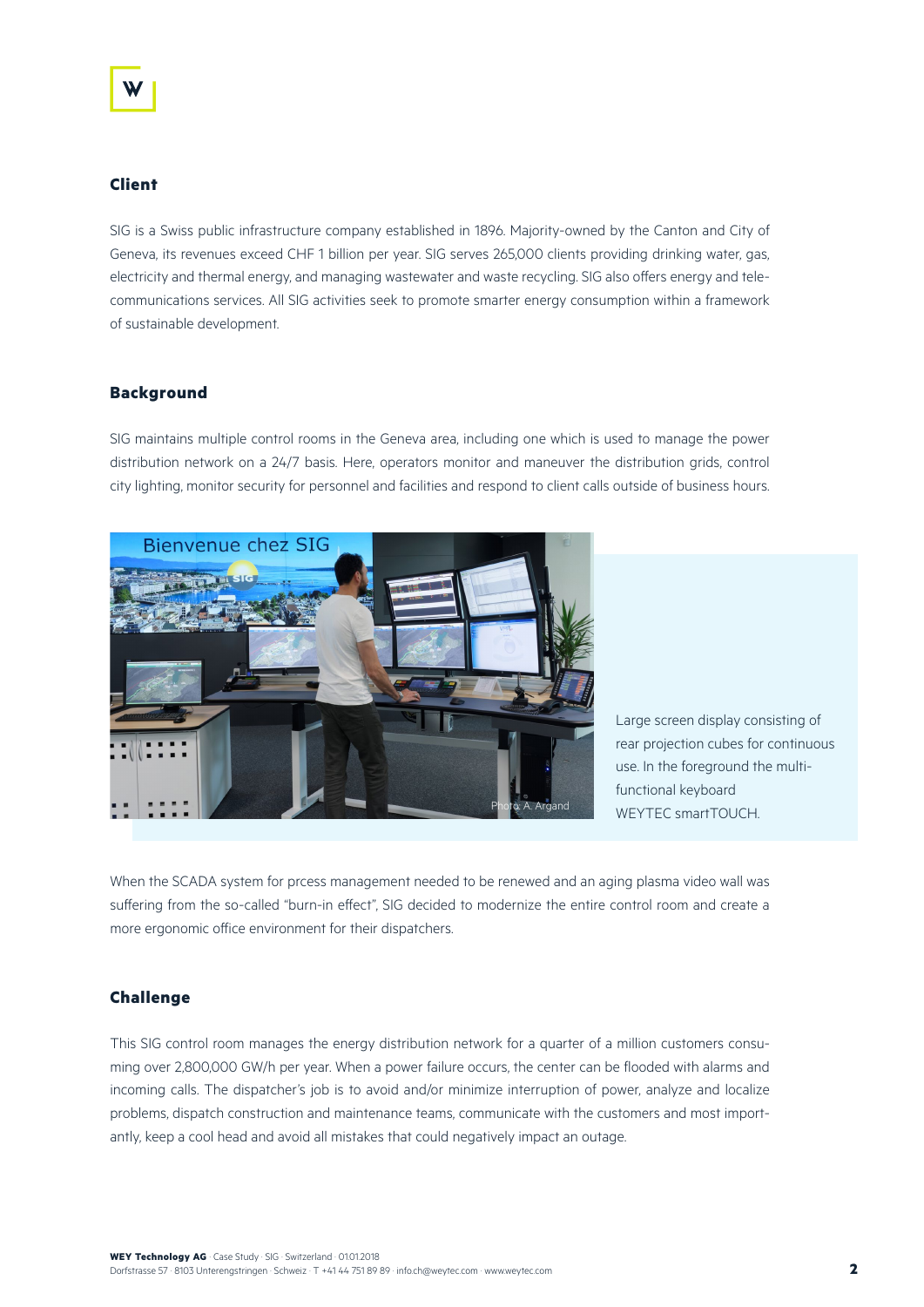#### **Solution**

WEY Technology deployed a new fully integrated control room solution based upon the WEYTEC distribution PLATFORM. The room features two high-performance operator workplaces with WEYTEC smartTOUCH keyboards, a video wall and an adjacent reception area / conference room. PCs and other sources are housed in a centralized and cooled system room, eliminating heat and noise from the control room. Enhanced ergonomics helps to keep stress levels down during an incident. The scope of the project also included new height-adjustable technical furniture, an intelligent lighting system, and newer but fewer desk screens.

# **User Experience**

WEYTEC smartTOUCH multifunctional keyboards enable the operators to control all their information sources, alarms and workflows with a single user interface. Customized keypads feature buttons to directly respond to audio and visual alarms on the WEYTEC smartTOUCH and the video wall. This streamlines workflows in an emergency and ensures the speed and accuracy of the operator's response. A CCTV feed in the WEYTEC smartTOUCH display shows the secured entrance and incoming visitors. Without leaving their working desk, operators can identify the person and open the door by simply pushing another button on the keypad.



WEYTEC smartTOUCH<sup>.</sup> The multifunctional keyboard with customized key pads to the right Photo: A. Argand and left of the keyboard screen.

# **Video Wall**

WEYTEC delivered a 3x2 60" rear-projection eyevis SlimCubes video wall which is perfectly suited to 24/7 control room environments. The super-slim, space-saving video wall is mounted in the corner of the room leaving plenty of space for a server room behind the screens. The graphic controller makes it possible to freely place, position and scale any PC image on the video wall. Fully integrated with the WEYTEC distribution PLATFORM, the video wall can be controlled from any workplace using the WEYTEC smartTOUCH keyboards, and all the presets are programmed as soft keys in the touch screen.